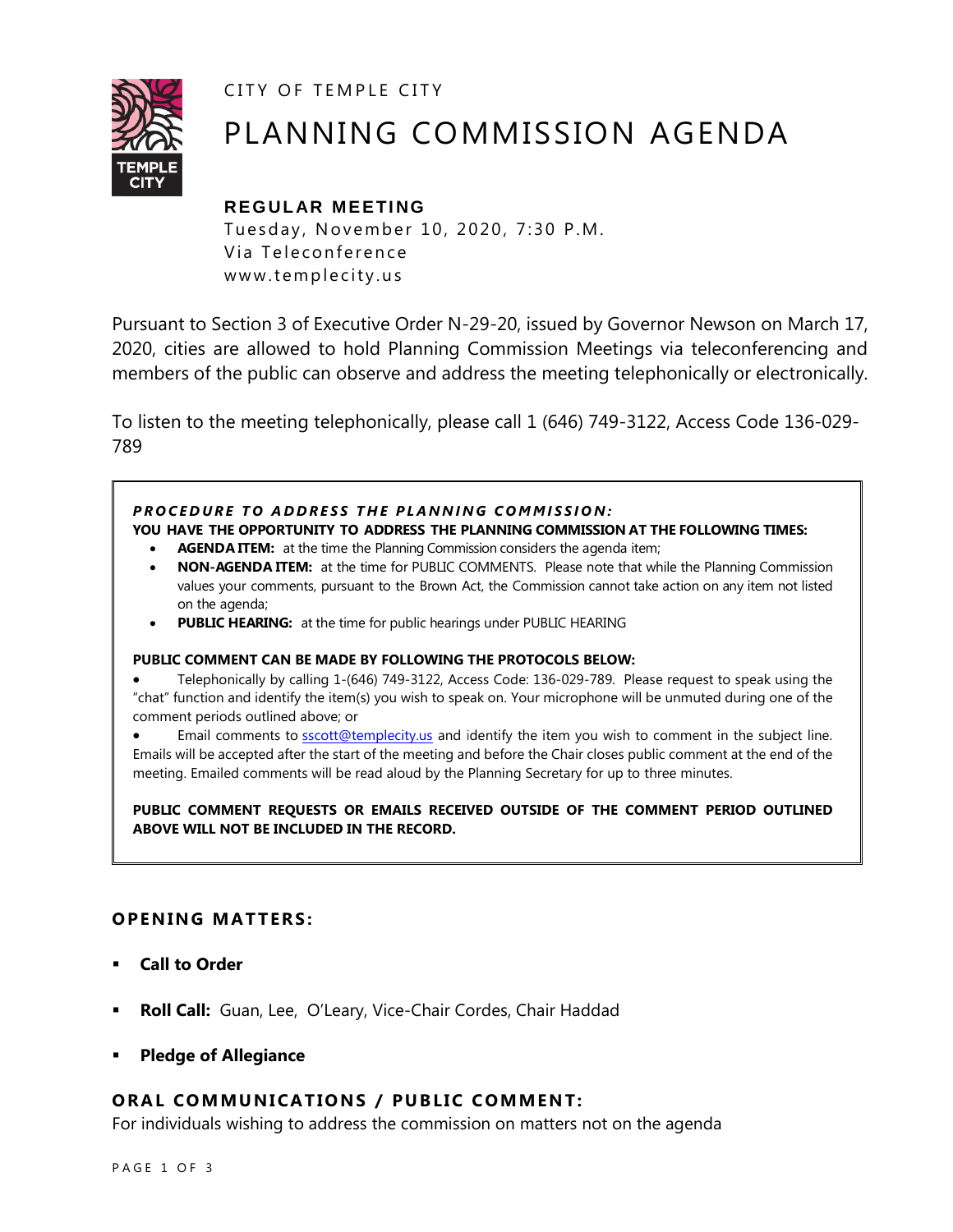## **CONSENT CA LENDAR:**

All Consent Calendar items may be approved in a single motion as recommended unless removed for further discussion. If members of the Planning Commission or persons in the audience wish to discuss any matters listed on the Consent Calendar, please address them at this time.

**1.** [Planning Commission Meeting of](https://www.ci.temple-city.ca.us/DocumentCenter/View/15285/PCM-1013) October 13, 2020.

## **PUBLIC HEARINGS ITEMS:**

**2.** PL 19-1952 [A tentative parcel map and a major site plan review to allow the construction of](https://www.ci.temple-city.ca.us/DocumentCenter/View/15286/19-1952-5016-Daleview)  [three condominium units in the R-2 zone.](https://www.ci.temple-city.ca.us/DocumentCenter/View/15286/19-1952-5016-Daleview)

| Address: | 5016 Daleview Avenue                                                                                                       |
|----------|----------------------------------------------------------------------------------------------------------------------------|
|          | Recommendation: Adopt the attached resolution finding that the p<br>$CEA$ and approving $E _{Q}$ BL 10.1052 subject to the |

roject is exempt from CEQA and approving File PL 19-1952 subject to the proposed conditions of approval.

Project Planner: Andrew Coyne acoyne@templecity.us

## **FUTURE AGENDA ITEMS AND REPORTS:**

## **3. Planning Manager's Report**

Update on current projects and future agenda items.

## **4. Comments from Commissioners**

#### **ADJOU RNMENT:**

**5.** Adjourn to a Planning Commission Meeting on Tuesday, December 8, 2020 at 7:30 p.m.

If you wish to appeal any decision of the Planning Commission, you must do so within 15 days of the Planning Commission action. Please contact the Community Development Department for information regarding the appeal process.

If you challenge any action of the Planning Commission in court, you may be limited to raising only those issues you or someone else raised at the public hearing described in this notice, or in written correspondence delivered to the Planning Commission at, or prior to, the public hearing.

A copy of the Planning Commission agenda packet, staff reports and supporting documents and any materials related to an item on this Agenda submitted to the Planning Commission after distribution of the agenda packet are available for review by the public in the Community Development